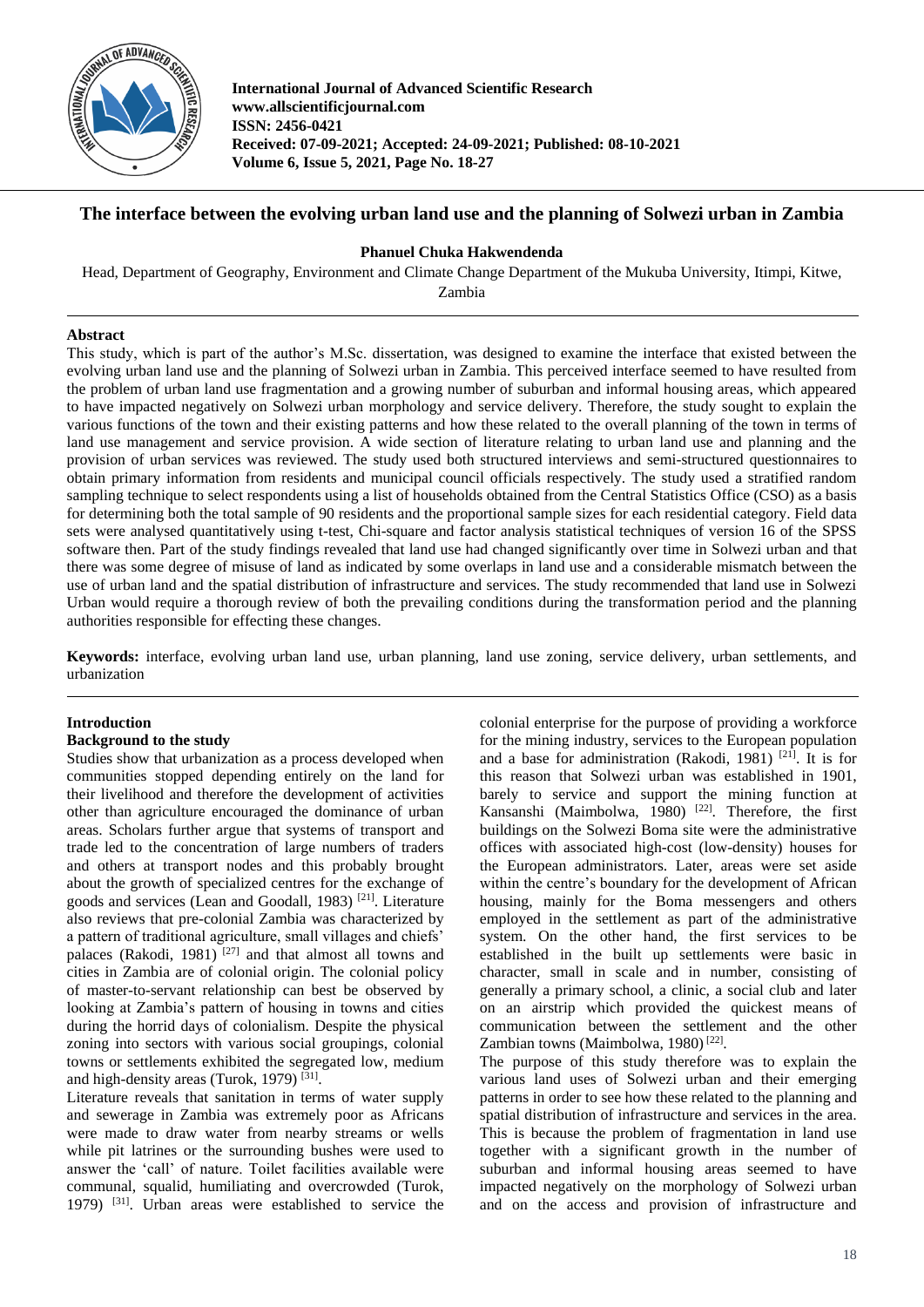services in the area. Functionally and morphologically the town presented a character that was different from many of the Zambian towns along the line of rail. For instance, a common person could not easily discern the central business district (CBD) of the town. The research felt that Solwezi urban's poor road network and its location outside the rail line's sphere of influence could make an ideal place for the study of the interface that existed between the evolving urban land use and the planning of the town in terms of infrastructural development and service delivery. In this way, various types of land use resulting from an area being in such a situation could also be unveiled. It was hoped that a clear interface between the use of urban land and the planning of Solwezi urban could be brought out in order to militate against such vices as misuse and overuse of land.

## **Theoretical framework**

This study is premised on the three main theories of urban development namely; Burgess's concentric zone model (1925), Hoyt's radial sector model (1939) and Harris and Ullman's multiple nuclei model (1945), which were developed in the United States of America and have since been found to be useful in understanding all towns and cities. These models represent a means of classifying different city growth patterns: a CBD, older inner industrial area and newer suburbs with expanding shopping and office sub-centres. They present a basis on which further analysis can be undertaken rather than being a rigid way of looking at every city. With regard to residential disparity, each of the three theories explains the same basic principle, whether emphasis is placed upon concentric zones, sectors or nuclei and so they must be regarded as being complementary to one another rather than exclusive. However, Harvey (1992) argues that although these theories suggest how cities grow, they fail to explain why they grow. Similarly, Balbo's (1993) argument with respect to the growth patterns of Third World cities hinges upon the lack of unity within the diversity of urban functions.

The study is also built on the concept of the central place theory, which was developed by Walter Christaller in 1933 from a study in Southern Germany and has since been applied in most continents to explain the spatial distribution, the number and size of a specific kind of urban services within a large area. It is important to note that much of Van den Berg's  $(1983)$ <sup>[32]</sup> work on central place theory was rather rural based and does not bear a very direct relation to land use and planning in areas such as Solwezi urban. However, in his application of the central place theory to the distribution of social services in Southern province, Van den berg (1983)<sup>[32]</sup>, identified three kinds of centrality: service centrality, employment centrality and population. Van argued that of the three types of centrality, service centrality appeared to have been the basic criterion used for the designation of tertiary, secondary and primary service centres and service sub-centres while the other criteria offering only slight adjustments.

The study is also based on the fat that residential disparity in urban areas can be measured using Factor Analysis to derive the major dimensions of disparity. The idea is to use the factor that expresses most of the dimensionality in the data to compute an index value that relates each respondent's access to infrastructure and services on a common scale. The methods combine social, economic, demographic and housing characteristics with the object of establishing what common patterns exist in the data (Knox, 1995; Roberts, 1999)<sup>[20, 28]</sup>. According to Abu-lughod (1969)<sup>[1]</sup>, most studies of residential disparity using the above stated technique identify one major dimension, which discriminates among the sub areas within the city. This is the factor which rates to the socio-economic rank of residents and relates occupation, education, rent, income, housing quality and density of dwelling units' occupancy. Abu-lughod further says that the socio-economic factor frequently accounts for the largest proportion of the variance in the correlation matrix.

## **Significance of the study**

This study is significant because it is a well-known fact that as towns continue to grow at an enormous rate, the lives of the majority of the people in the country are affected by the decisions of the planners, developers, public authorities and private builders. So, research reports relating to urban studies provide important information to aid decision makers as well as urban planners. For instance, a need may exist to review the planning strategies that have been employed in the past in order to seek out relevant approaches for the future. By analysing the study's findings, the consequences of the actions taken in the past can be seen, the forces that work to shape the town can be discovered and the probable consequences of the actions taken now can be forecasted. This means that after the study's findings are known, it may be easy to see the mistakes committed in the past and those that are being committed now so that corrective measures can be taken to redress the situation and avoid future recurrence of similar problems. The study is also significant because its findings might be used as a precondition for further comparative studies of urban growth in Zambia in which different towns can be compared to see how they have evolved and grown as urban areas. Towns away from the influence of the rail line can be compared with those along the rail line to see how they differ functionally and morphologically from each other.

### **Scope and limitations of the study**

The scope of this study is limited to and primarily concerned with urban land use and planning only although it also takes into account some development planning. Growth and settlement patterns have been dealt with as parallel studies to support the purpose of the research subject. It is always not easy to delimit functional zones under review as they merge into each other indistinctively. The classification of residential zones into high, low and medium density is just a convenient way of dividing up the study area. However, there are usually difficulties of mapping accessibility to infrastructure and services due to unclear residential developments. Maps for Solwezi urban have not been easy to find due to poor record keeping and informal handovers from one department to another. It may suffice to say that it is usually difficult to get information from people in a multilingual society like Solwezi urban where the message has to be translated into a language that can easily be understood by the local people.

# **Materials and Methods**

### **Primary and secondary data**

This study used semi-structured interview schedules and structured questionnaires as primary data collection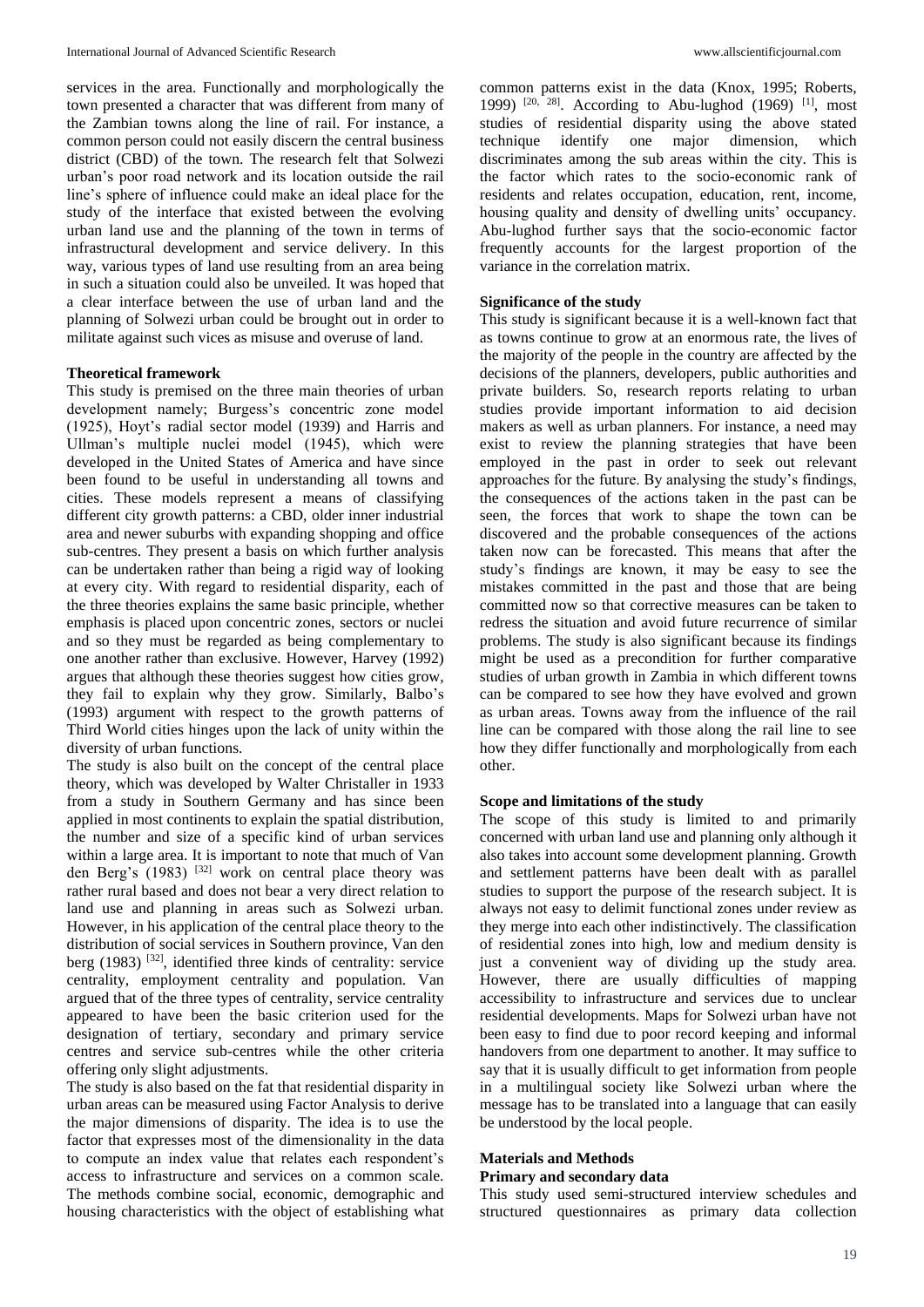techniques. The semi-structured interview schedule covered issues of land use while the structured questionnaire covered issues of planning with a view to obtaining information on access to infrastructure and services from the Solwezi residents. Semi-structured interviews were particularly administered to the Solwezi Municipal Council officers and town planners. Secondary data were obtained through document reviews from various sources such as the University of Zambia Library, the Central Statistics Offices of Lusaka and Solwezi, the Survey Department, Lusaka, the Town and Country Planning Department of Solwezi, the Solwezi Municipal Council and the Solwezi Library.

# **Sampling procedures**

A list of households with population figures was obtained from the Lusaka Central Statistics Office. This provided the sampling frame on which the sample survey was based. The population data obtained from CSO provided the basis for deciding the proportional sample sizes for each residential category. Study communities were chosen from the list using random numbers. The study area was divided or stratified into high-cost, medium-cost, low-cost and squatter according to the CSO and local authorities' classification of residential areas. The stratification was based on plot sizes that were categorized as follows: high-cost (30m by 45m), medium-cost (18m by 30m) and low-cost (12m by 27m). Using this stratification as a guide, residential areas were allocated to these categories and study communities were chosen from these lists using random numbers.

The selection of respondents was achieved by assigning random numbers to each household. In this way every household had an equal chance of being included into the sample for interviews. In the event that some respondents were not willing to participate, another was chosen at random using the list of random numbers. A similar method was used in the squatter townships where housing units were rarely arranged in order. Occasionally, respondents were picked randomly at the market for interviews and this worked quite well for squatter townships. In most cases questions were read out in the local language and then responses were translated and recorded in English by the assistant researcher.

### **Methods of data analysis**

This study employed three types of quantitative techniques which were carefully chosen on the basis of the available data in order to help explain the validity and direction of the research questions and hypotheses. These were factor analysis, Chi-square/Fisher's exact test and t-test.

## **Factor analysis**

This report employed factor analysis to establish the level of access to infrastructure and services for each residential category in Solwezi urban based on the major dimension in the data. The method does this by identifying groups of variables with similar patterns of variation, reduces them in number and then expresses them in terms of new variables called factors. Each factor reflects a group of variables that are strongly correlated. The relative contribution of each variable to the overall component is shown by a loading, which is based on the statistical correlations between the

variables. It is the variables with high loadings in either direction, which are significant, or usually most of the total variance in the data will be accounted for by the first two or three factors. Twenty-six variables were entered into the SPSS factor analysis for statistical computation.

# **Chi-square/Fisher's exact test**

The report also employed Chi-square/Fisher's exact test technique basically for the purpose of establishing whether or not there was any significant difference in access to infrastructure and services among the Solwezi residents. The technique does this by comparing the obtained set of *observed* frequencies in given categories with a set of *theoretical* or expected frequencies within them. Fisher's exact test automatically replaces Chi-square in the computation when any cell in a given category has expected frequency less than five. The same variables that were entered for SPSS factor analysis were also entered in SPSS Chi-square/Fisher's exact test for statistical computation. The Chi-square technique was preferred because it is possibly the most suitable test when data are in nominal or frequency form for individuals in mutually exclusive categories such as in high-cost, medium-cost, low-cost and squatter areas, which involve the counting of a number of persons as they occur under them.

#### **T-test**

Lastly, the same study used the t-test (critical ratio) technique basically for the purpose of establishing whether there was any significant difference in the use of land in Solwezi urban between the years 1974 and 2004. The technique does this by comparing two sets of scores (i.e. 1974 and 2004 scores) to establish whether or not an observed difference is of such a magnitude that it can explain change in land use.

### **Data analysis on land use using t-test**

The analysis of data involved a critical examination of the information obtained from both interview schedules and personal observations to try and establish causes for the evolving urban land use patterns and the nature of accessibility to facilities in Solwezi urban. Table 1, which shows the 1974 and 2004 land use scores obtained from the council, was made to help determine whether there was any significant change in land use over time. The data set for the original land use coverage was obtained from the council while the current 2004 land use scores were calculated from the existing cadastral maps that were used in the distribution of plots. Other frequency tables on accessibility to facilities only established estimated distances from the central business district (CBD). This was to enable the researcher to establish whether or not land and facilities were evenly distributed. The data set in Table 1 was subjected to the ttest to determine whether there was any significant difference between the 1974 and the 2004 urban land uses. This enabled the researcher to determine whether or not to accept the hypothesis. The technique was preferred because it establishes whether or not the two sets of scores have a mean difference so significant as to suggest change in land use.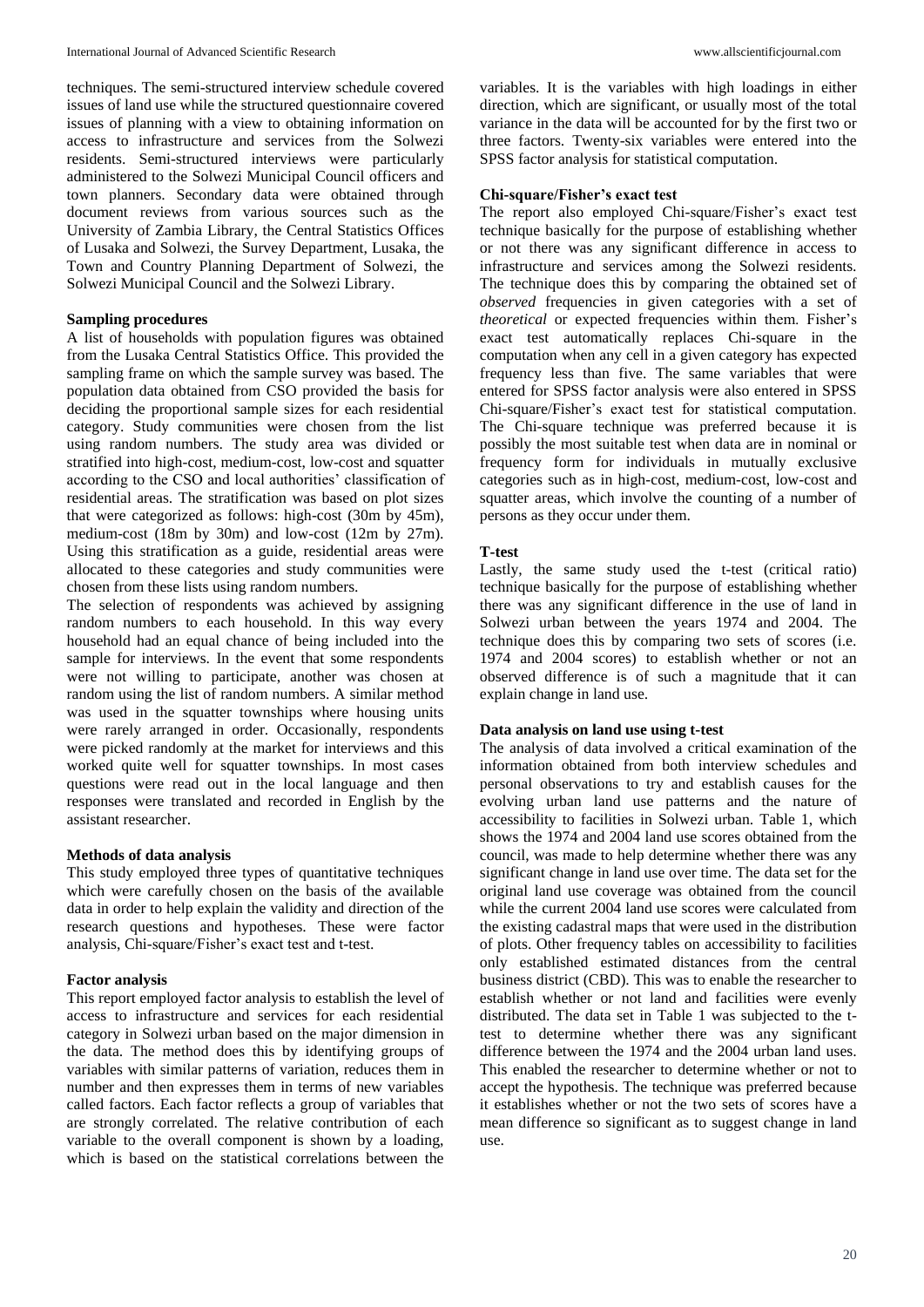| <b>Land use</b> | <b>Land Use Scores</b>  |                            |                          |          |                |  |
|-----------------|-------------------------|----------------------------|--------------------------|----------|----------------|--|
|                 | 1974 [Km <sup>2</sup> ] | 2004<br>[Km <sup>2</sup> ] | 1974-2004 Difference [D] | $d-d(X)$ | $\mathbf{X}^2$ |  |
| Residential     | 2.50                    | 15.50                      | 13.00                    | 9.19     | 83.54          |  |
| Squatter        | 0.80                    | 0.90                       | 0.10                     | $-3.71$  | 13.76          |  |
| Commercial      | 0.05                    | 0.30                       | 0.20                     | $-3.61$  | 13.03          |  |
| Institutional   | 0.05                    | 0.50                       | 0.40                     | $-3.41$  | 11.63          |  |
| Industrial      | 0.03                    | 0.50                       | 0.50                     | $-3.31$  | 11.00          |  |
| Small holding   | 0.50                    | 13.00                      | 12.50                    | 8.69     | 75.52          |  |
| Recreational    | 0.03                    | 0.50                       | 0.50                     | $-3.31$  | 11.00          |  |
| Open space      | 0.03                    | 0.30                       | 0.30                     | $-3.56$  | 12.67          |  |
| Special use     | 4.50                    | 11.50                      | 7.00                     | 3.19     | 10.18          |  |
|                 | 8.50                    | 42.80                      | 34.50                    |          | 242.33         |  |

**Table 1:** Calculation of t-value

## **Interpretation of t-test results**

The hypothesis to be tested was *whether there was any significant difference in land use over time in Solwezi urban*  by making a comparison of the 1974 and 2004 land use scores so as to establish whether the area in the respective categories, as given in Table 1, had changed significantly over time. The conclusion from the t-calculated indicated that there was a significant change in the area in different categories under observation. The combined table-andgraph charts were then made for each facility according to residential categories. These were carefully drawn using Microsoft Excel. The summarized data sets were then entered according to the SPSS programme for statistical analysis of accessibility in each residential category. The Chi-square test was performed on the appropriate data sets entered.

This study also used factor analysis to establish the level of access for each residential category under study so that the maximum number of factors expected to be produced from the analysis and corresponding to the number of these residential categories, was four. The level of accessibility was computed based on the major dimension in the data. The factor analysis values computed in this manner gave scores (loadings) for each residential category as a measure of their level of accessibility to facilities. The values are products of the factor score coefficients. The data display is in the form of frequency tables and graphs. The frequency distribution graphs, each with a frequency table attached below, have bars each showing the frequency of occurrence of each residential category on each of the variables measured.

#### **Factor analysis on access to infrastructure and services**

From the research responses 26 variables were entered in the data matrix in SPSS factor analysis for each of the 90 respondents. These related either directly or indirectly to the issue of accessibility to infrastructure and services. From these data, the SPSS programme computed a 4 by 4 correlation matrix. This was followed by the computation of a set of initial statistics showing the variable communalities; factor Eigen values, percentage and cumulative percentage of variance and an initial matrix (i.e., a 4 by 2 matrix). The sizes of the Eigen values give an idea of the explanatory 'power' of each factor. The larger the Eigen value, the greater is the explanatory power of the associated factor. The Eigen values are therefore used to determine which factors are important for the analysis. Normally factors with Eigen values of greater than one (1) are regarded as important. The 'break of slope' technique is also used to decide which of the factors are important. In this case the

Eigen values from the initial statistics have been plotted against each of the factors. The resulting graph takes an elbow shape. The elbow bend signifies the least important factor (see Figure 1).

| <b>Table 2:</b> Factor matrix with two factors extracted |  |  |  |
|----------------------------------------------------------|--|--|--|
|----------------------------------------------------------|--|--|--|

|               | Factor |         |  |  |  |
|---------------|--------|---------|--|--|--|
|               |        |         |  |  |  |
| <b>VAR001</b> | .931   | $-124$  |  |  |  |
| <b>VAR002</b> | .916   | $-.241$ |  |  |  |
| <b>VAR003</b> | .880   | .272    |  |  |  |
| <b>VAR004</b> | .195   | .496    |  |  |  |



**Fig 1:** Scree showing "Break of Slope" for factor selection

The two factors extracted in this analysis in Figure 1 have high loadings as shown in Table 2 as well. Factor 1 relates to the high-income groups and may be called primary economic status (wealth) factor where most of the households had the ability and economic means to get access to better services. Factor 2 relates to the medium class and may be called secondary economic status factor where a good number of households had relative ability and economic potential to get better services.

From Figure 1 therefore, factors 1 and 2 are important factors and these have been extracted from this analysis. Factors 1 and 2 are strongly associated with the presence of most of the household facilities such as electricity, good sanitation, proximity to facilities and good walling and roofing materials. Such facilities as walling and roofing materials, bedroom type and size, tenancy status, to mention but a few, are in this report, indirectly treated as accessibility factors because certain classes of people may or may not have access to such facilities due to their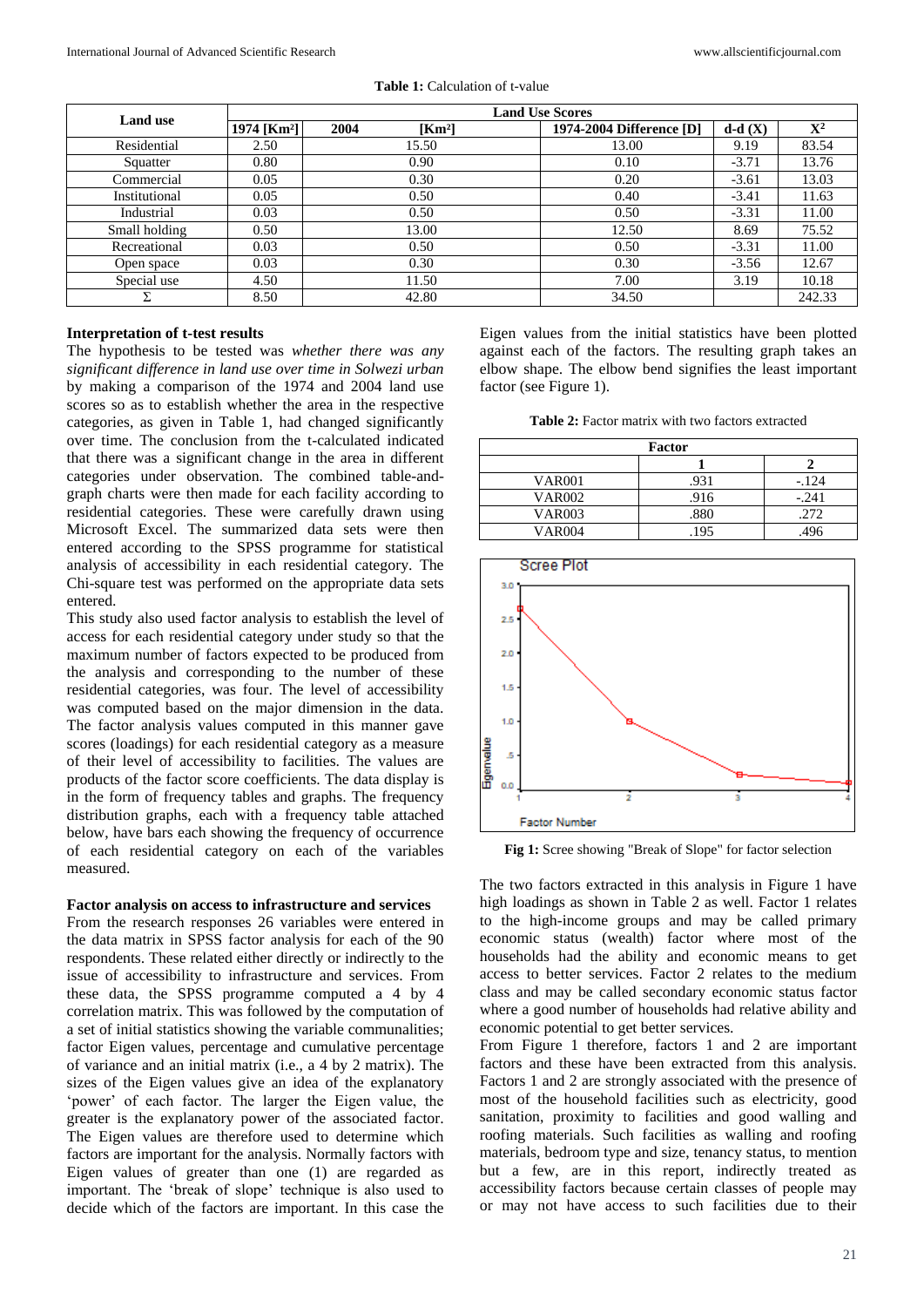economic status. The factor analysis values computed above indicate that though the residential areas showed a mixture of functions in which houses of various cost and size intermingled, places designated as high-cost areas still had the highest level of accessibility (66.350% variance) followed by the medium-cost areas (25.041% variance), the low-cost areas (5.769% variance) and the squatter areas having the least accessibility level (2.840% variance). This is shown in Table 2 where Eigen values indicate the amount of variance accounted for by the factor. Both the percentage and cumulative percentage of variance indicate the relative importance of the factors while the communalities indicate the total variance in any variable, which is accounted for by the factors.

### **Hypothesis testing for land use and access to infrastructure and services**

The *Chi-square* and the t-test were performed on the appropriate data sets to determine whether to accept or reject the hypotheses at hand. The first hypothesis was to test whether there was any significant difference in the use of urban land in Solwezi urban for the period ranging from 1974 to 2004. The idea was to find out whether or not the change in land use that seemed to have taken place over time was so significant as to create a considerable impact on the development and planning of the town. The t-value obtained, together with its interpretation, is shown in the analysis above.

The second hypothesis was to determine whether there was any significant difference in access to infrastructure and services among the Solwezi urban residents. The null hypothesis tested for land use postulated that there was a significant difference in land use over the period under study (sig. level, 0.10;  $t_{obs}$ . 2.093;  $t_{crit}$ . 1.860 with df equal to 8). This shows that more than 85 percent of the urban land in Solwezi was currently underutilisation. The change, which was also visible by visual inspection of the study area, had been intra-sectoral, that is, confined within the limits of the town's functional zones, with residential, small holding and special use zones recording the greatest change. The second hypothesis also indicates that there was a

significant difference in access to household facilities under consideration between the sampled high and low-cost areas  $(\chi^2=71.005, df=18$  and p=0.000); medium and low-cost areas ( $\chi^2$ =62.524, df=25, and p=0.000) and between the lowcost and squatter areas ( $\chi^2$ =56.543, df=32 and p=0.005). The Chi-square test was chosen because it is restricted to nominal data that are frequencies of individuals' occurrence in mutually exclusive categories. The results needed to determine the significance of difference in access to facilities are the Chi-square and Fisher's exact probability results.

## **Findings and Analysis**

### **Land-use pattern and service organisation in Solwezi urban**

The study revealed that land use and zoning in Solwezi urban reflected, to a large extent, the influence of colonialism which segregated African settlements from European areas and provided better facilities in the latter and only the barest minimum in the former. The postindependence era saw the growth of informal settlements such as Chawama and Zambia townships in Solwezi urban. Of recent and substantial development was the emergence of major shopping centres like Shoprite, Pep stores, banking institutions like Stanbic and Finance banks, high-cost housing units down the stadium, a nursing school and the Kansanshi mine. Despite this substantial change in development, the question of who built where (location) in Solwezi urban had always remained a secondary issue that had not been taken seriously as most of the new structures were located in areas where they were a misuse. Most striking was the mixed character of residential development which showed that though the town was divided into high, medium and low-cost areas, it was quite hard to distinguish such residential stratification because housing units tended to mingle and merge into each other's boundary unsystematically and unattractively. There was also uncontrolled mushrooming of guesthouses, business houses, and lodges that did not seem to meet the required planning and architectural standards in residential and institutional areas.

**Table 3:** Solwezi urban land use

|               | Land use $(In Sa. km)$ |            | Percentage change |        | Percent increase In 2004 |       | Percent unused land |       |
|---------------|------------------------|------------|-------------------|--------|--------------------------|-------|---------------------|-------|
| Category      | 1974                   | 2004       | 1974              | 2004   | $\frac{0}{0}$            | times | 1974                | 2004  |
| Residential   | 2.50                   | 15.45      | 5.00              | 30.90  | 518.0                    | 5.18  | 30.40               | 4.60  |
| Squatter      | 0.80                   | 0.90       | 1.60              | 1.80   | 12.5                     | 0.13  |                     |       |
| Commercial    | 0.05                   | 0.25       | 0.10              | 0.50   | 400.0                    | 4.00  | 0.50                | 0.10  |
| Institutional | 0.05                   | 0.45       | 0.10              | 0.90   | 800.0                    | 8.00  | 0.90                | 0.10  |
| Industrial    | 0.03                   | 0.48 13.00 | 0.06              | 0.96   | 1500.0                   | 15.00 | 0.94                | 0.06  |
| Small holding | 0.50                   | 0.48       | 1.00              | 26.00  | 2500.0                   | 25.00 | 26.00               | 1.00  |
| Recreational  | 0.03                   | 0.28       | 0.06              | 0.96   | 1500.0                   | 15.00 | 0.94                | 0.06  |
| Open space    | 0.03                   | 11.50      | 0.06              | 0.56   | 833.3                    | 8.33  | 0.54                | 0.06  |
| Special use   | 4.50                   |            | 9.00              | 23.00  | 155.6                    | 1.55  | 22.80               | 8.44  |
| Land used     | 8.49                   | 42.79      | 16.98             | 85.58  |                          |       |                     |       |
| Land unused   | 41.51                  | 7.21       | 83.02             | 14.42  |                          |       | 83.02               | 14.42 |
| Total land    | 50.00                  | 50.00      | 100.00            | 100.00 |                          |       |                     |       |

The data in Table 3 shows the overall utilization of urban land in Solwezi urban in the period ranging from 1974 and 2004.

Based on the data presented in Table 3, the study revealed that only 17 percent of the total urban land in Solwezi urban was underutilization in 1974 while about 83 percent of it

was lying unused. This is possibly due to the fact that during this period, much of Solwezi was rural and that the population of the area was still small. Such a situation could also be partly attributed to the existence of a kind of land tenure system in the area which regarded part of the urban land as traditional and was to be held in trust by the chiefs.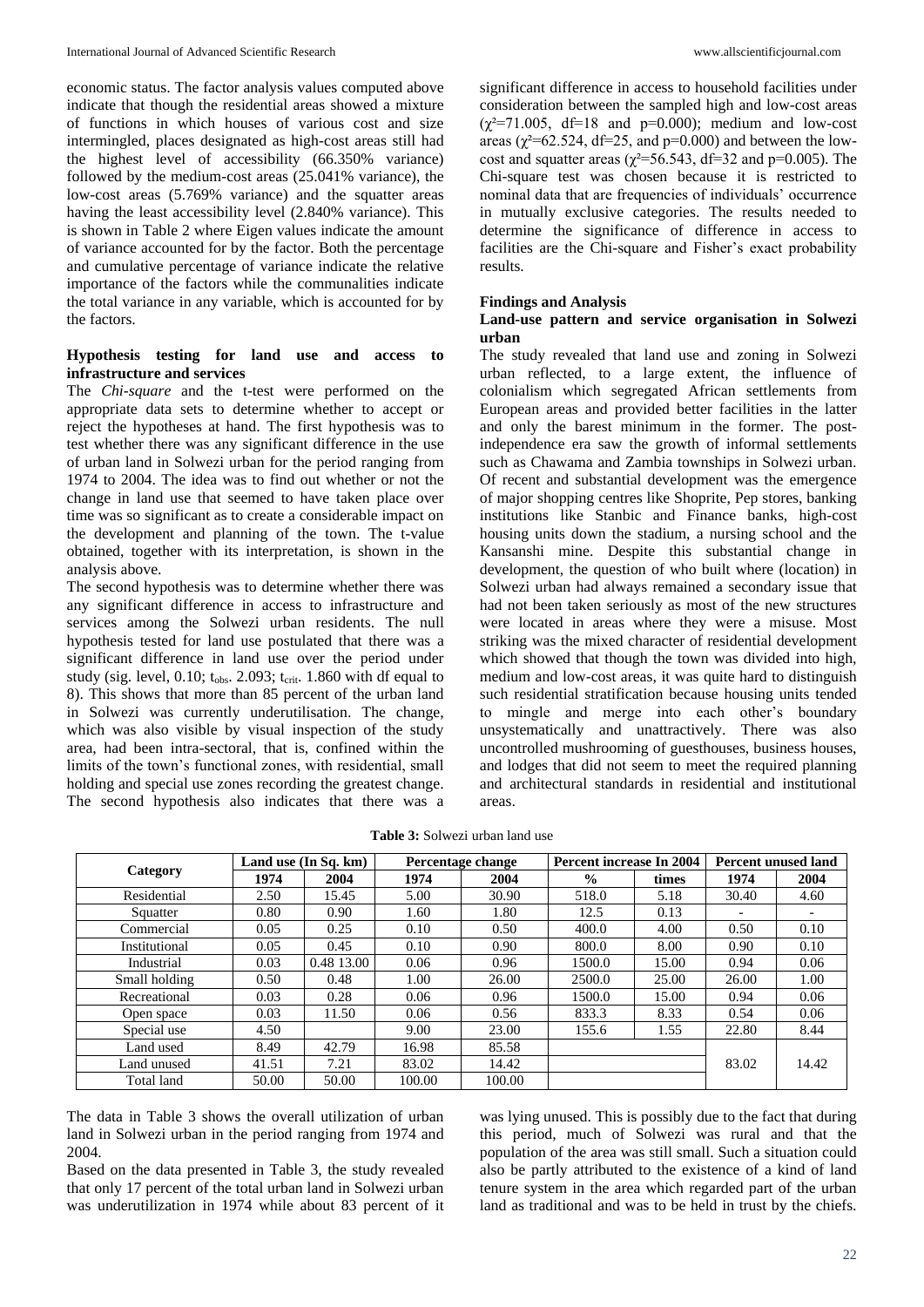A comparison with the 2004 set of data reveals that there has been a substantial change in land use over time with 85 percent of the total urban land being currently covered with various types of infrastructure. The study also showed that all the land use categories under review showed some increased change in utilization with the greatest percent change recorded in land for residential, small-holding and special-use respectively. Thus, land for residential use changed from 5 percent of the land used in 1974 to 30.9 percent in 2004, that is, 5.18 times greater than that of 1974. Land for small-holding use changed from 1 percent of the land used in 1974 to 26 percent in 2004, that is, 25 times greater than that of 1974. Furthermore, land for special use changed from 9 percent of the land used in 1974 to 23 percent in 2004, that is, 1.55 times greater than that of 1974. The observed changes in the land use categories in Table 3 could be partly attributed to the increase in the urban population which later could have led to the increase in demand for residential and smallholding land while the change in land for special-use could be associated with the recent rise in death rates caused by the HIV/AIDS pandemic which, most likely, might have accelerated the growth of graveyards and cemetery areas. The study further showed that land for industrial use changed from 0.06 percent of the land used in 1974 to 0.96 percent in 2004, that is, 15 times greater than that of 1974; land for recreational use changed from 0.06 percent of the land used in 1974 to 0.96 percent in 2004, that is, 15 times greater than that of 1974; land for institutional use changed from 0.1 percent of the land used in 1974 to 0.9 percent in 2004, that is, 8 times greater than that of 1974; land for open-space use changed from 0.06 percent of the land used in 1974 to 0.56 percent in 2004, that is, 8.33 times greater than that of 1974; while land for commercial use changed from 0.1 percent of the land used in 1974 to 0.5 percent in 2004, that is, 4 times greater than that of 1974. The change observed in the land for commercial and recreational use above could be attributed to the recent opening of the Kansanshi mine which might have, most likely, led to the increase in inter/intra district business and a considerable demand for commercial and recreational land in the area.

#### **Causes of the land-use pattern in Solwezi urban**

The study revealed that land in Solwezi urban had undergone a considerable change and it is likely that several other factors besides the ones identified by this study were at play to shape its urban morphology and land use pattern. It is evident that despite a considerable percent increase that had occurred within the confines of each land use category, the portions of land allocated for such uses as commercial, recreational, industrial and institutional are too small to cope with the current urban transformation and only contributed very little to the overall change in the total urban land use. Such inadequacies in land allocation could have been most likely the cause for the presence of some land overlaps where some commercial activities were spreading into the institutional land while some construction of guest houses encroaching the residential land which was also taking up most of the open space. The survey further revealed that unnecessary wrangles over land were reported among the Solwezi urban residents due to the general lack of adequate control over the use and distribution of urban land where, occasionally, one piece of land could be allocated to more than one developer.

## **Access in response to planning and spatial dimension in Solwezi urban**

It is generally argued that urban areas can neither exist nor survive with mere reference to the ideals and objectives that are created to go with them. There must be a minimum and preferably an optimum of certain mechanics, supplies and services in urban areas to make them most productive and pleasing places to live in (Hiraskar, 1993)<sup>[17]</sup>. Reference here is made, in particular, to facilities and services that needed to be planned in a manner that fostered a balanced interface and optimum gratification. The results of the study revealed that there were major shortcomings in the capacity of Solwezi urban to cope with the pressing service demands. The situation seemed to be magnified by unfortunate errors in the provision of basic facilities to the lower income groups. Most critical in Solwezi was the housing situation that showed a distinctive division in the condition of housing units between the lower and higher income groups. The survey shows that the quality of the housing stock, existing in the squatter areas of Solwezi urban, was generally poor, and internal crowding within dwelling units was common. One of the most striking features was that the majority of them could not afford even the cheapest permanently completed housing units that were either built by the government or private enterprise. It appeared that planning of housing units in the past, and to a lesser extent at present, had been directed towards costly constructed units, which did not take into account the needs of the urban poor.

The study revealed that most of the Solwezi urban residents had access to water supply though much of it, particularly in the lower income group, was unclean and unsafe for drinking. Wells, as sources of drinking water in the squatter townships, were located too close to pit latrines, with the result that when there was too much water in the rainy season, the refuse from the latrines backed up into the wells that supplied drinking water leading, sometimes, to outbreaks of cholera and dysentery. This critical situation, coupled with the difficulties that resulted from these illnesses connected with it, was compounded by the fact that from the beginning, the planning of Solwezi urban did not foresee and anticipate a widespread creation of squatter townships. A noticeable improvement in the water subsector in Solwezi urban could be directly attributed to efforts to commercialize the water and sanitation services through the establishment of the North-western Water and Sewerage Company (NWSC) in the area. Nevertheless, while water service provision appeared to have improved in some areas where water utility campaigns had been launched, the level of service in supplied areas of Solwezi urban had continued to deteriorate. This had mainly been due to the company's inheritance of old and dilapidated infrastructure from the council, low water tariff collection from poorly paid Solwezi residents, inadequate funds for operation and maintenance and inadequate qualified personnel in water management. Furthermore, the town still found it difficult to keep pace with urban growth in trying to develop adequate supply as well as in building and maintaining the pipe distribution system as most of the pipes were old and almost finished. A good example was the Solwezi Technical School area where most of the pipes were leaking.

The journey to work, shopping, health and educational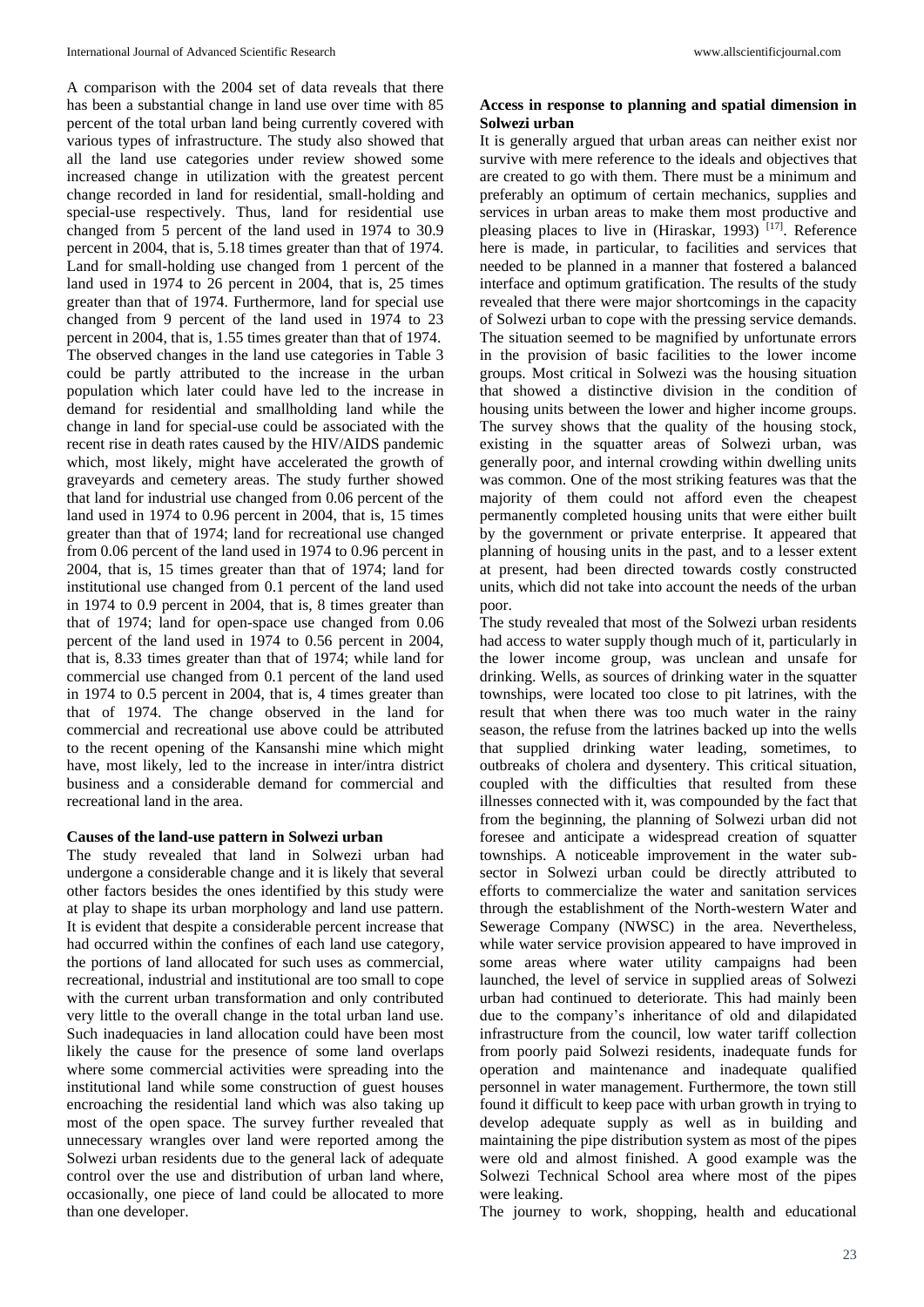services for the majority of Solwezi urban residents who lived at a distance from the town centre where most of the facilities were found, took increasingly more time as most of them had to move on foot. There were few or no shopping centres in most residential areas of Solwezi urban let alone the substandard central market points found in the squatter townships where simple commodities like salt, kapenta, soap, candles and vegetables were sold and bought. The absence of residential shopping centres could be explained by the fact that it would not be viable for anyone to set up shopping services in small residential areas where the people's purchasing power is low and where not enough people would use this service to make it a worthwhile, profitable venture. This is perhaps why relatively more expensive and less frequently required goods and services such as cloths, radios, television sets, shoes, tailoring services, electrical fittings, and so on, were made available in the town centre where the resident population provided a market demand which was further reinforced by people coming from various other smaller residential areas.

The current level of education, health and related social services was not commensurate with the increasing demand from the growing population of Solwezi urban. For instance, it was quite evident that health problems were particularly acute in the areas inhabited by lower income groups but health facilities serving these areas were the most inadequate and often located far away from the areas. Solwezi urban, for instance, had only two government health centres that served the Solwezi community while the other existing private health facilities were not reachable by most of the people. The pattern of transport in Solwezi urban reflected the disparities of interest between the highincome groups and the poor masses. Many of those in the lower income groups walked to get to many places that offered basic facilities and a few of those who happened to be fortunate enough used bicycles as transport. It is evident from the foregoing that a number of things and planning strategies needed to be applied in order to fully realize a balance between provision and spatial distribution of services. The results of the survey also show that employment levels were comparatively higher in the highincome groups and lower in the low-income groups particularly among the squatters. Such high levels of employment in the high-income group could be associated with a correspondingly high level of education in those areas, as every employer would want to employ skilled labour.

### **Overview of proposed land use zonation for Solwezi urban**

It is imperative to mention that any success in masterplanning would be assessed by the town's functional qualities: that is to say, whether the existing space is adequate to the people's needs, whether housing units produce maximum utility, convenience and safety, whether the shopping facilities are adequate, whether the schools and health centres are properly distributed, whether the roads are providing safety and conveying traffic speedily and cheaply and whether the journey of people from their places of residence to the places of work is convenient, safe and economic. This means that building a new town for Solwezi would mean providing houses and all the related developments, shops, clinics, roads, parks, factories, offices and services essential for the development of a town.

It is worth noting that the most important part of a master plan, which the researcher is very sure might have been ignored when designing the plan for Solwezi urban, was the reservation of land for road system, open spaces, and public amenities, which could not be provided for at a later date. If such precautions had been seriously taken into account, surely the current problem of increasing traffic in Solwezi urban, which called for the expansion of the main central road, would have been avoided. Furthermore, as regards to the zoning structure which was currently posing a big challenge to Solwezi urban, the researcher was proposing the scheme in Table 4 for the major functional zones of the town based on the originally designated coverage and the current demand forces from the increasing population and business.

| <b>Table 4:</b> Proposed land use zonation for Solwezi urban |  |
|--------------------------------------------------------------|--|
|                                                              |  |

|                          |               | <b>Designated</b> | <b>Proposed</b> |       |  |
|--------------------------|---------------|-------------------|-----------------|-------|--|
| <b>Land use</b>          |               | coverage          | coverage        |       |  |
|                          | Sq. Km        | Percent           | Sq. Km Percent  |       |  |
| Residential              | 17.7          | 35.4              | 20              | 40    |  |
| Commercial               | 0.3           | 0.6               |                 | 10    |  |
| Communication/Road       |               | 0                 | 2               |       |  |
| Recreational             | 0.8           | 1.6               |                 | 10    |  |
| Institutional            | $0.5^{\circ}$ |                   |                 | 8     |  |
| Industrial               | 0.5           |                   |                 | 8     |  |
| Special-use/Smallholding | 30.2          | 60.4              | 10              | 20    |  |
| <b>Total Land-use</b>    | 50.0          | 100.0             | 50.0            | 100.0 |  |

**Source:** Field observations, 2005

Table 4 shows a deliberate attempt to increase all land uses except for special use/smallholding whose part of the land has been redistributed to categories that were either not planned for at all or which were given inadequate land but are currently on high demand from the growing population. Such areas include commercial, recreational/open space and communication/road. The special use category that is reserved for anticipated growth of informal areas such as graveyards and other special areas has been reduced to allow for a proportional distribution of land in all categories based on demand. It was quite likely from the researcher's prediction that such a situation as indicated in Table 4 would require pulling down some buildings in bad or dilapidated condition to make way for more open space and public buildings. In addition, certain sections of the Solwezi urban community such as those that had built in the dambo west of the town and east of the Solwezi Teachers' Training College (now Solwezi College of Education) would have to be relocated to higher areas possibly east of the town. Squatter areas would need to be upgraded to a level where they would bring sanity.

As road widening would be impossible in a situation like that of Solwezi urban where buildings were already too close to the main road and where demolition of such buildings would not be the best alternative, the only plausible solution would be to create a new CBD in the drier east in the area extending to Kansanshi where the terrain was fairly levelled, drainage good and where there was enough space to plan ahead for the future of the town. The researcher envisaged a grid network of roads where all the roads or pathways in the inner part of Solwezi urban were nicely tarred in order to bring to the barest minimum the dust that created irritating looks of ugliness on buildings. The researcher's dream was a town like Siavonga, in the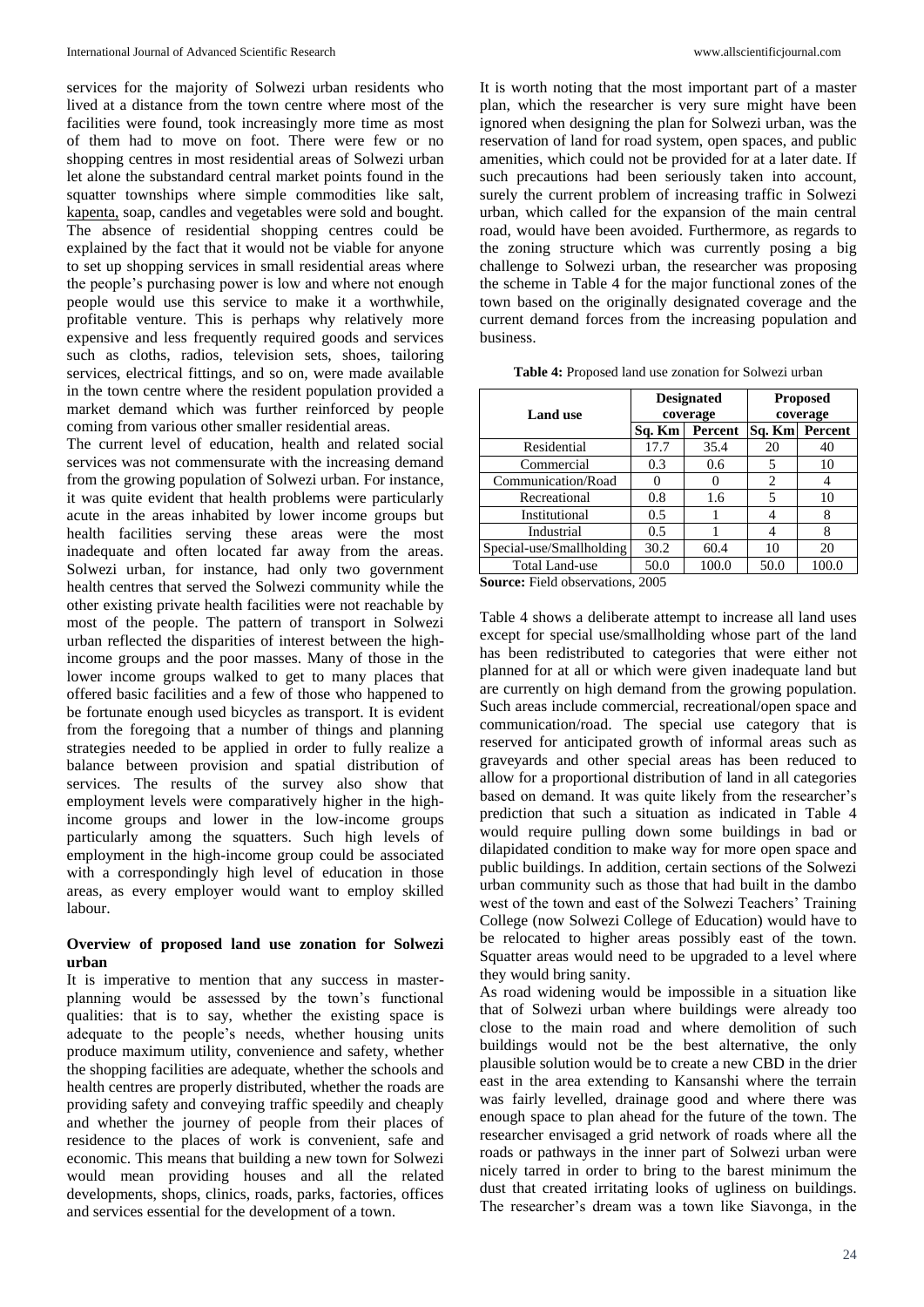Southern province of Zambia, which is equally away from the rail line but where almost every pathway in the inner town is tarred. Perhaps this new CBD could offer possibilities of coming to reality the dream of a first-class trading area overlooking the Solwezi River and the surrounding countryside. However, this would require moving Mushitala village to the fringe as it fell within the radius of the new CBD. Other costs to consider would include the tarring and expansion of the existing roads and the construction of the entire dual carriageway from the junction to the end of the bridge and the beginning of the road that joins the Solwezi-Mwinilunga Road at Magrade compound (see Figure 2 in Annex 1: Proposed land use zonation for Solwezi urban). With increasing mining activity in the area, the role of mining in the future town plan for Solwezi urban would therefore be to improve the living conditions of the Solwezi urban residents by offering them with employment opportunities in the mines and in other mining related sectors; to add sanity and beauty to the

town by constructing more modern infrastructure and upgrading the existing ones; to partner with government and the local authority in bringing about improved health and educational conditions in the area and to take commerce and industry to greater heights as this is the backbone of every stable and well established town. The researcher's aim was not to design a plan for Solwezi urban but was simply trying to contribute towards the betterment and aesthetic beauty of the town by offering what he thought could help solve some of the problems the area was facing. How the area would be developed in future and what type of activities may be carried out remained in the able hands of the local authorities and the government as a whole to implement such plans so that both the government as a policymaker and the planners could begin to see the practical results of their efforts. Much emphasis therefore must be placed on social enquiry to discover the right aims for plans and planners, and on the local residents in the control of their living and working environments.



**Fig 2:** Proposed land use zonation for Solwezi urban

# **Conclusion and Recommendations Conclusions**

The study concluded that the process of urban transformation continued to operate in Solwezi urban and in many cases one would find scenes of the old and the new juxtaposed, with recently cleared areas interspersed. A complex mix of town functions and land use characterized this transformation that was taking place within the townscape of Solwezi urban. Although the town had recorded a substantial change in the use of urban land during the period under review (i.e. 1974-2004) as indicated by the t-test, much of this change was only confined within residential, smallholding and commercial zones, with a clearly noticeable negligence on industrial and recreational land development. A clear unfavourable interface between land use and service provision unveiled where most residential areas, particularly those of the lower-income group, offered very little to the people in terms of civic

amenities. Factors cited as having championed this cause included, inter alia, the scramble for the little space in the fringe of the town centre and along the central road where a few basic shopping facilities were available and where the day-time population provided a market demand for people's businesses; lack of coordinated planning and adherence to zoning and building standards and regulations; irrational and inhumane colonial policies that might be responsible for the present levels of economic and social class and a rapid population growth that had resulted into a relative increase in the informal settlements.

Despite the "substandard" quality of the many dwelling units in the lower income groups, it is worth noting that these units represented a massive unaided self-help effort on the part of the lower income households and that many of these areas had considerable socio-economic viabilities. As noticed from the foregoing, squatter areas represented a substantial though not a major share of residential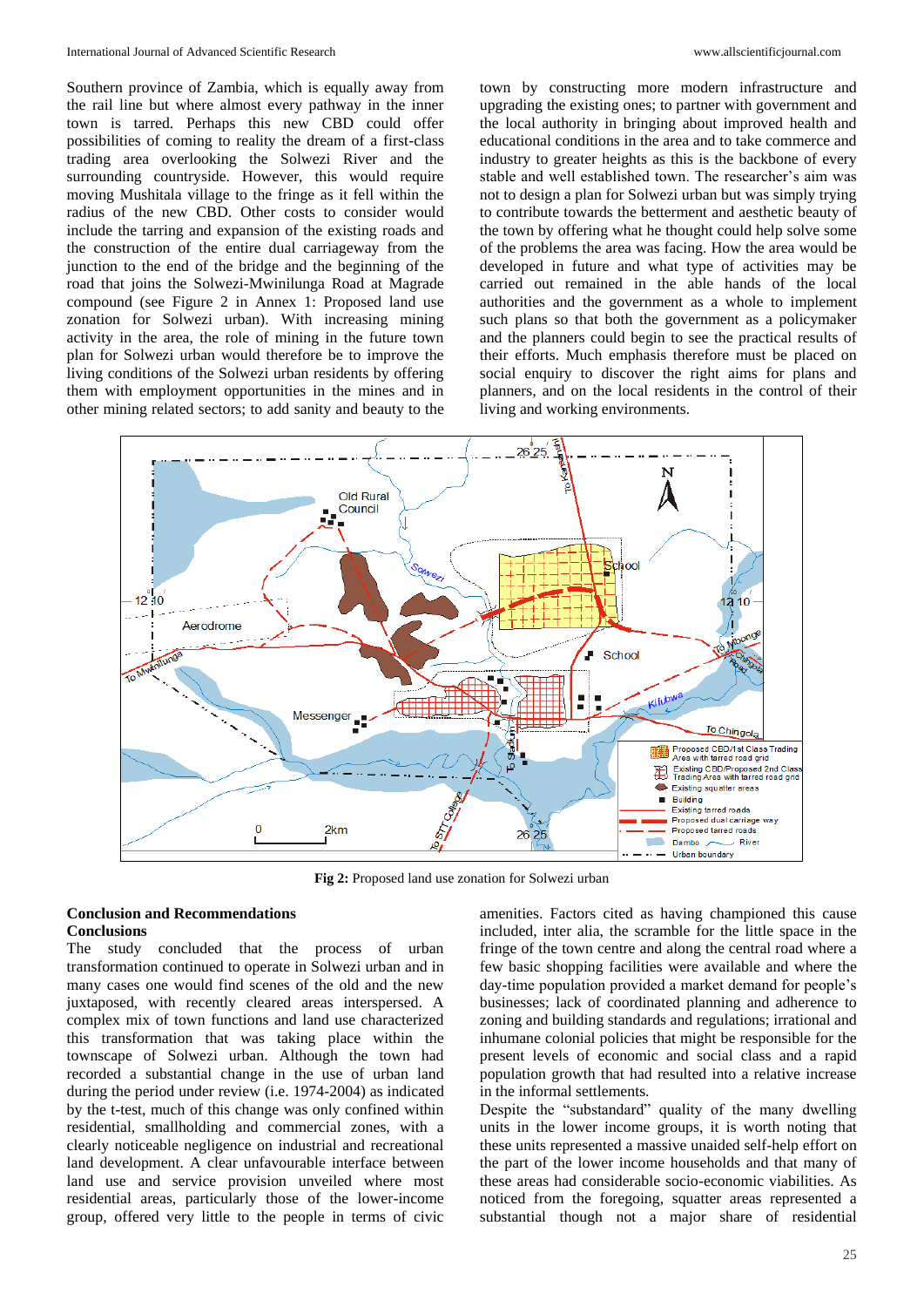construction (about 0.9 sq. km of urban land). It is interesting to note that within many of these living environments, lower income people showed a remarkable ability for improvisation and coping with town life. The survey shows a mixed character of functions in which boundaries were rarely respected and where there was a great imbalance in the spatial distribution and provision of services between the haves and the have-nots. Very few questions, if any at all, had been posed by the people concerned as to how and why certain structures in Solwezi still found their way in areas where they were a misuse and where they tended to disfigure the morphology of the town and yet such questions were at the core of many of the planning considerations.

#### **Recommendations**

The study recommended that the noticeable change of development that was taking place in Solwezi required a thorough review of the prevailing conditions during that period of transformation and also for a review of the planning authorities or agencies, which were responsible for effecting those changes. For instance, there was a need for the Zambian government to plan properly on waste disposal and on the creation of space for further urban expansion. There was need to expand the existing major trunk road to accommodate more traffic in Solwezi urban and this would only be possible if another Outlying Business District (OBD) was established possibly on the land stretching from the north eastern fringe of the Solwezi town and the Kansanshi mining area, which was also fairly well drained, undulating and large enough to allow for further road expansion and the construction of the long awaited dual carriage way.

#### **Acknowledgements**

The author wishes to acknowledge the following for their immense contribution towards the successful completion of this M.Sc. study:

- 1. Prof. R.Y. Singh–Senior Lecturer and Supervisor, University of Zambia
- 2. Dr. Mark C. Mulenga–Head of Department, Geography, University of Zambia

### **References**

- 1. Abu-lughod J. "Testing the theory of social area analysis: The ecology of Cairo Egypt" in the American Sociological Review,1969:34:198-212.
- 2. Balbo M. "Urban planning and the fragmented city of developing countries" in the third world planning review,1993:15(1):23-35
- 3. Blankhart ST. The settlement pattern in Zambia. Lusaka: Department of Town and Country Planning, 1981.
- 4. Carr M. New patterns: Process and change in human geography. London: Thomas Nelson and Sons Ltd, 1997.
- 5. Cheema GS, Rondinelli DA. (Eds.). Urban services in developing countries: Public and private role in urban development. London: The Macmillan Press Ltd, 1988.
- 6. Chia SL, MacAndrews C. (Eds.) Developing economies and the environment: The Southeast Asian experience. Singapore: McGraw hill international book company, 1979.
- 7. Choguill CL. "Ten steps to substantial infrastructure" in

Habitat International,1996:20(3):389-404.

- 8. Daniel P, Hopkinson M. The geography of settlements. Harlow: Oliver and Boyd, 1993.
- 9. Drakakis-Smith D. (ed.) Economic growth and urbanization in developing areas. London: Routledge, 1990.
- 10. Gilbert A, Gugler J. Cities, poverty and development: Urbanization in the third world. Oxford: Oxford University Press, 1992.
- 11. GRZ. Zambia 2000 census of population and housing. National statistics, Lusaka: Central Statistics Office, 2000a, 2.
- 12. GRZ. Zambia 2000 census of population and housing: North-western province analytical report. Lusaka: Central Statistics Office, 2000b, 7.
- 13. GRZ. Zambia transitional national development plan 2002-2005. Lusaka: Department of Planning and Economic Management, Ministry of finance and national planning, 2002.
- 14. GRZ. Living conditions monitoring survey report 2002- 2003. Lusaka: Living conditions monitoring branch, central statistics office, 2004.
- 15. Harvey J. Urban land economics, Hong Kong: The Macmillan Press Ltd, 1992.
- 16. Herbert D. Problems in modern geography: Urban geography; a social perspective, London: Davies and Charles, 1972.
- 17. Hiraskar GK. Fundamentals of town planning. New Delhi: Dhan Pat Rai publications, 1993.
- 18. Kangwa J. The impacts of urban fragmentation on growth, settlement patterns and provision of infrastructure and services in Lusaka, 1905-1999. unpublished M.Sc. dissertation. Lusaka: University of Zambia, 2000.
- 19. Knauder S. Shacks and mansions: An analysis of an integrated housing policy in Zambia, Lusaka: Multimedia publications, 1982.
- 20. Knox P. Urban social geography: An introduction. Harlow: Longman, 1995.
- 21. Lean W, Goodall B. Aspects of land economics. London: The estates gazette ltd, 1983.
- 22. Maimbolwa MM. "Urban growth in North-western province." In D.S. Johnson (ed) handbook to northwestern province. Lusaka: Zambia geographical association regional handbook, series,1980:8:175-179.
- 23. Mbao MLM. Legal pluralism and its implications for land ownership and the control of land use in Zambia. Cambridge: M. Phil. Thesis, clare college, 1982.
- 24. Mulimbwa AC. Urban law and housing policy in Zambia. LL.M. Thesis. Lusaka: University of Zambia, 1980.
- 25. Munowenyu EM, Pritchard JM. 'O' level human and economic geography. Harare: Longman zimbabwe ltd, 1997.
- 26. O'Connor A. The African city. London: Hutchinson, 1983.
- 27. Rakodi C. Colonial urban policy and planning in Northern Rhodesia and its legacy. Cardiff: University of Wales, 1981.
- 28. Roberts M. An introduction to town planning techniques, London: University College Press, 1999.
- 29. Rondinelli DA. (Ed.). "Towns and small cities in developing countries" in The Geographical Review. London: The Macmillan Press Ltd, 1983, 73(4).